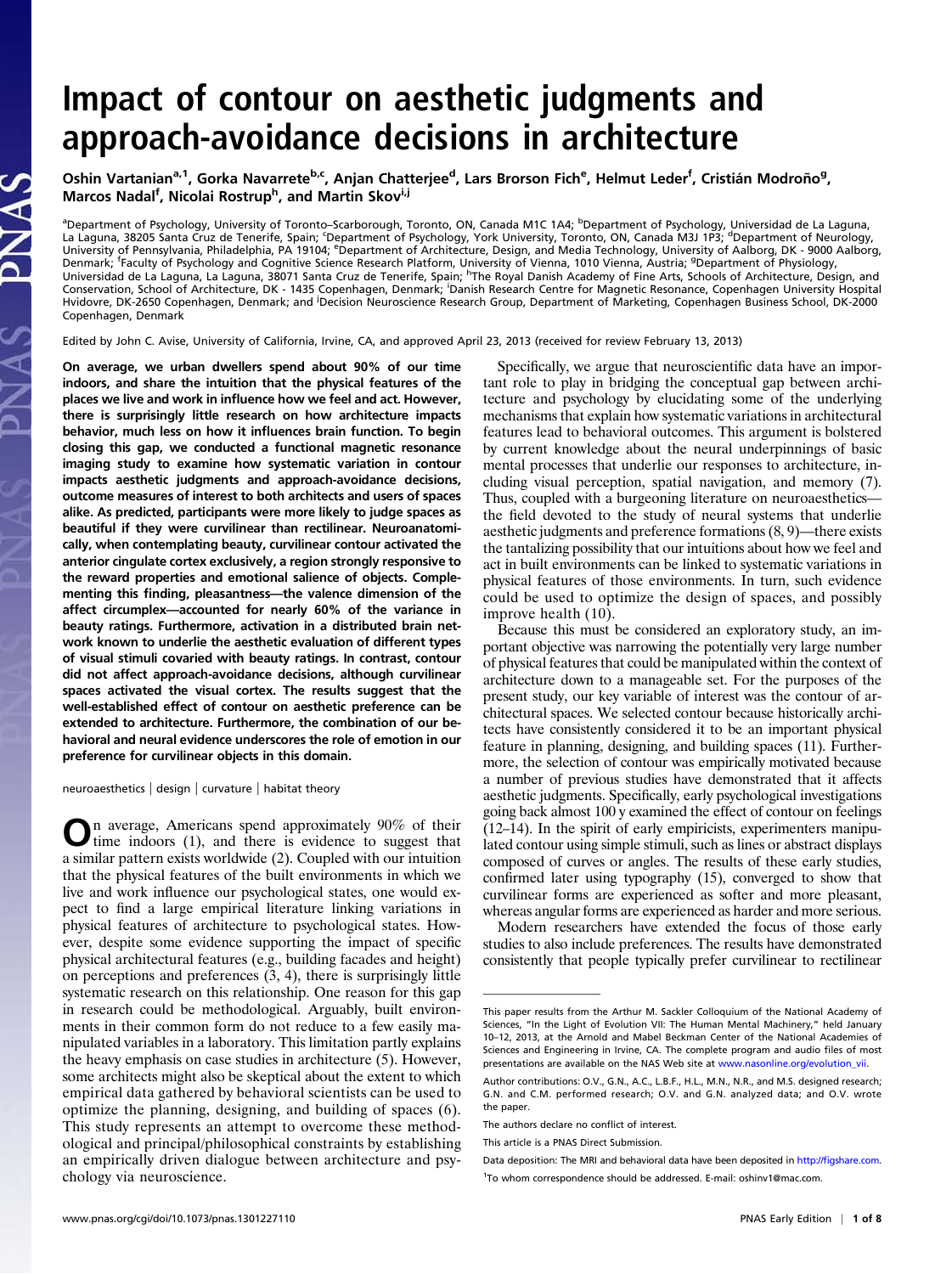objects, be they geometric forms, household objects, furniture, or car interiors (16–18), and that this effect persists even when controlling for symmetry, prototypicality, and balance (19). Furthermore, much like the earlier studies, contemporary studies have shown that curvature elicits pleasant emotions (16, 18). This finding is important because it suggests that the impact of contour on judgment in the form of greater preference for curvilinear objects might be driven by an affective response to curvature. Interestingly, a similar conclusion was drawn over a century ago by the psychologist Kate Gordon, who stated that "curves are in general felt to be more beautiful than straight lines. They are more graceful and pliable, and avoid the harshness of some straight lines" (20). Note in Gordon's definition not only the observation of a preference for curvilinear forms, but also their grounding in feelings. We aimed to measure this affective response in architecture using both behavioral and neural methods.

In terms of behavior, we focused on aesthetic judgments and approach-avoidance decisions, the selection of which was based on two reasons. First, both outcomes are of interest to architects and users of spaces alike. Second, from an evolutionary perspective, there is reason to believe that the environmental signals that give rise to aesthetic judgments might be borne out of those that regulate biologically more fundamental behaviors, such as approachavoidance decisions. This idea is based on what the geologist Jay Appleton called "habitat theory," according to which the aesthetic satisfaction one derives from contemplating a natural landscape is proportional to the extent to which its physical features signal environmental conditions favorable or unfavorable to survival (21). Similar ideas have been voiced elsewhere (22–24), grounded in the argument that our relationship with our natural environment is influenced by our evolutionary history. As Appleton said eloquently, "Habitat theory postulates that aesthetic pleasure in landscape derives from the observer experiencing an environment favorable to the satisfaction of his biological needs." He further added that, "The point at which we always seem to run against a brick wall is in understanding more precisely how the actual ingredients of landscape operate on the aesthetic sense" (21).

Essentially, in habitat theory not only do we see a clear link between aesthetic judgments and assessments that are more fundamental to survival, but also a mechanism that describes this relationship.

Extending Appleton's landscape-based theory to built environments, the architect Grant Hildebrand has proposed that an analogous argument can be put forth regarding our relationships with constructed spaces (25). Specifically, Hildebrand has argued that given our relatively recent shift to built environments, it is likely that features that evolved to regulate our relationships with

our natural habitats continue to exert their influence on our interactions with constructed spaces (26, 27). This theory suggests that in the context of constructed spaces one can explore the degree of overlap between observers' behavioral and neural responses when asked to make aesthetic judgments and approach-avoidance decisions. Furthermore, we believe that contour might be one of the "actual ingredients" (21) that operates on our aesthetic sense and decisions to approach certain built environments and to avoid others.

Aside from contour, we also introduced ceiling height and openness as two control variables into our design. We opted to explicitly control for them within each level of contour because some evidence exists that they can influence cognition and emotion in the context of architecture (28, 29). These aspects were not entered as independent variables of focal interest in the present study because previous empirical evidence linking them specifically to our two outcome measures is absent or limited.

Our study consisted of presenting participants in an functional MRI (fMRI) scanner with photographs of interior spaces that varied in contour (Fig. 1). The study was presented in two runs, administered counterbalanced across participants. In the beautyjudgment run participants were instructed to respond "beautiful" or "not beautiful" upon viewing each stimulus. In the approachavoidance run participants were instructed to respond "enter" or "exit" upon viewing each stimulus, to indicate whether this was a space they would like to enter or leave. We hypothesized that spaces with curvilinear contours would more likely elicit "beautiful" judgments in the beauty judgment run and "enter" decisions in the approach-avoidance run, than spaces with rectilinear contours. This result would extend earlier findings regarding preferences for curved objects to the domain of architecture, and determine the extent to which aesthetic judgments and approach decisions (as a function of contour) are correlated. In addition, following the completion of fMRI scans, we collected "beauty" and "pleasantness" ratings for all stimuli, enabling us to conduct parametric analyses to further probe the link between brain activation and aesthetic assessment.

At a neurobiological level, we made dissociable predictions for beauty judgments and approach-avoidance decisions. Regarding the former, a large body of literature in neuroaesthetics has demonstrated that aesthetic judgments activate a distributed neural network (30), including the brain's reward and affective circuitry (31–36). Indeed, based on the results of the largest meta-analysis of neuroimaging studies of aesthetic appraisal to date, Brown et al. defined a "core circuit for aesthetic processing" (37). Not unlike what has been proposed for the experience of core affect in emotion (38, 39), this circuit includes four



Fig. 1. Examples of stimuli used in the study. The focal aim of the study involved a comparison of contour (i.e., curvilinear vs. rectilinear spaces), although we also controlled for ceiling height (high, low) and openness (open, enclosed) within our two conditions of interest (Methods).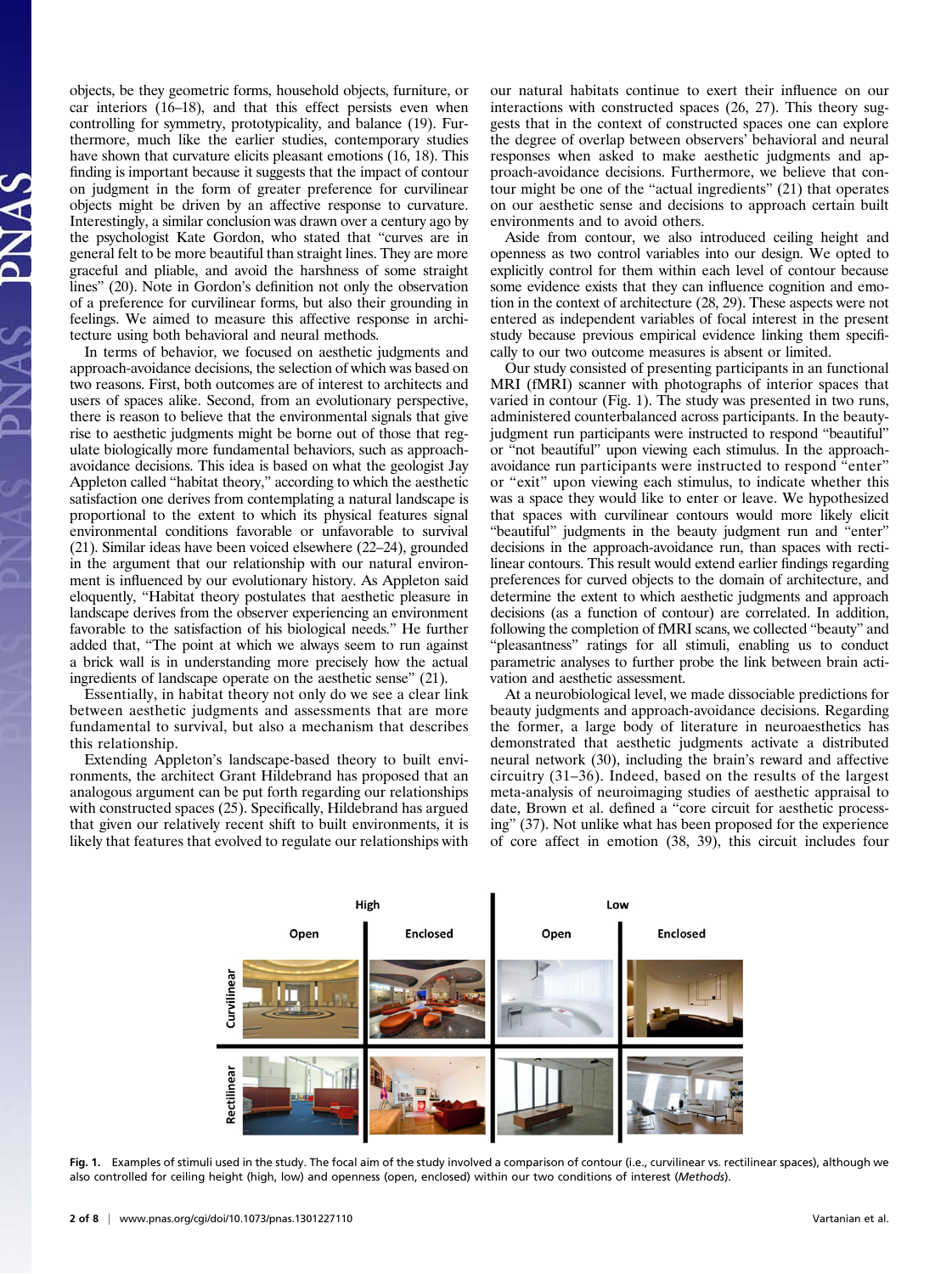structures: orbitofrontal cortex (OFC), basal ganglia, anterior insula, and cingulate cortex. Each structure has a specific role: OFC's role in reward processing is well established (40). Here, the role underlies the perception of the sensory and rewardbased qualities of objects. The anterior insula represents bodily responses in the form of inputs from the interoceptive cortex. The anterior cingulate cortex (ACC), given its strong resting state connectivity with both the OFC and the anterior insula, is proposed to underlie emotional salience monitoring (41). Finally, basal ganglia's role involves processing hedonic information (42). Because previous behavioral studies have demonstrated that curvature elicits pleasant emotions (16, 18), we hypothesized that compared with viewing rectilinear spaces, viewing curvilinear spaces would activate structures coextensive with the brain's reward and emotions networks, with specific interest in the regions highlighted in Brown et al.'s meta-analysis of aesthetic appraisal. In turn, we hypothesized that the reverse contrast (i.e., rectilinear-curvilinear) would activate the amygdala. This specific prediction was derived from an earlier fMRI study in which it was shown that viewing rectilinear everyday objects activated the amygdala, suggesting that sharpness might serve as an early warning signal for potential danger (43).

Regarding approach-avoidance decisions, two distinct bodies of evidence informed our predictions. First, the neural systems for approach-avoidance motivations have been shown to be lateralized: approach motivations are lateralized predominantly to the left hemisphere, whereas avoidance emotions are lateralized predominantly to the right hemisphere (44, 45). Furthermore, electrical stimulation of different regions of the brain can unconditionally elicit approach and avoidance behavior (46–49). For example, electrical stimulation of brain regions that receive projections from midbrain dopamine neurons—including the nucleus accumbens as well as mesial prefrontal cortex—elicits approach behavior. In turn, electrical stimulation of the anterior insula and basolateral amygdala elicits avoidance behavior. Aside from this evidence on the motivational bases of approachavoidance behavior, contemplating approach or avoidance might also activate brain regions implicated in motor imagery or planning of voluntary motor movement, as the person considers entering or exiting the space (50–54). We therefore hypothesized that compared with viewing rectilinear spaces, viewing curvilinear spaces would activate networks associated with approach motivation or regions implicated in motor imagery or execution. In addition, we hypothesized that the reverse contrast (i.e., rectilinear-curvilinear) would activate networks associated with avoidance motivation.

## Results

Behavioral. We analyzed the effect of contour on beauty judgments and approach-avoidance decisions made by participants during the scanning session separately. A Wilcoxon Signed Ranks Test demonstrated that contour had a significant effect on beauty judgments,  $Z = -2.13$ ,  $P < 0.05$ . Specifically, participants were more likely to judge spaces as beautiful if they had curvilinear than rectilinear contours (Fig. 2). In contrast, contour had no effect on approach-avoidance decisions,  $Z = -1.27$ ,  $P = 0.21$  (Fig. 2).

Following the completion of fMRI scanning, participants were presented with all of the stimuli that they had viewed in the scanner once again, and asked to rate each stimulus on pleasantness (using a five-point scale with anchors "very unpleasant" and "very pleasant") and on beauty (using a five-point scale with anchors "very ugly" and "very beautiful"). Specifically for the stimuli that had been presented in the beauty judgment run, pleasantness ratings (collected outside of the scanner) predicted beauty ratings (collected outside of the scanner),  $\beta = 0.73$ ,  $P <$ 0.001 (Fig. 3). In fact, pleasantness ratings accounted for 58% of the observed variance in beauty ratings. We then ran a binary logistic regression where we regressed beauty judgments obtained



Fig. 2. Effect of curvilinear and rectilinear spaces on beauty judgments and approach-avoidance decisions. The y axis represents the sum of responses.

inside the scanner (i.e., "beautiful" or "not beautiful") onto pleasantness ratings collected outside of the scanner. Pleasantness was once again a significant predictor of beauty judgment,  $\beta = -1.30, P < 0.001$ . Finally, because we obtained pleasantness ratings for all stimuli (and not just those that were presented in the beauty judgment run), we also ran a binary logistic regression where we regressed approach-avoidance decisions obtained inside the scanner (i.e., "enter" or "exit") onto pleasantness ratings collected outside of the scanner. Pleasantness was a significant predictor of approach-avoidance decisions,  $β = -1.13, P < 0.001$ .

Although we had no a priori prediction about response latency, we nevertheless explored the effect of contour on reaction time involving beauty judgments and approach-avoidance decisions. We conducted this analysis because when rating facial attractiveness, people tend to view more attractive faces for longer periods of time (55, 56). Our results demonstrated that participants viewed spaces that they opted to "enter" for longer periods compared with spaces that they opted to "exit,"  $t(17) = 2.60, P < 0.05$  (Fig. 4). In contrast, there was no difference in reaction time related to judging a space as "beautiful" or "not beautiful,"  $t(17) = -0.84$ ,  $P = 0.41$ . In addition, contour had no effect on reaction time in the context of beauty judgments  $[t(17) = -0.72, P = 0.48]$  or approachavoidance decisions  $[t(17) = 1.29, P = 0.21]$ .

Neural. To analyze the fMRI data, we contrasted conditions of interest corresponding to each level of contour by assigning values of 1 and –1 to the regressors of interest, and 0 to all other regressors (Methods). For the beauty judgment run, the contrast of curvilinear-rectilinear spaces revealed significant activation in ACC exclusively  $(Z = 3.54, x = -6, y = 42, z = -6, k = 11)$  (Fig. 5). The reverse contrast did not reveal any significant area of activation. To further explore the role of reward and emotion in beauty judgment, we conducted two sets of parametric analyses to investigate the covariation of brain activations in relation to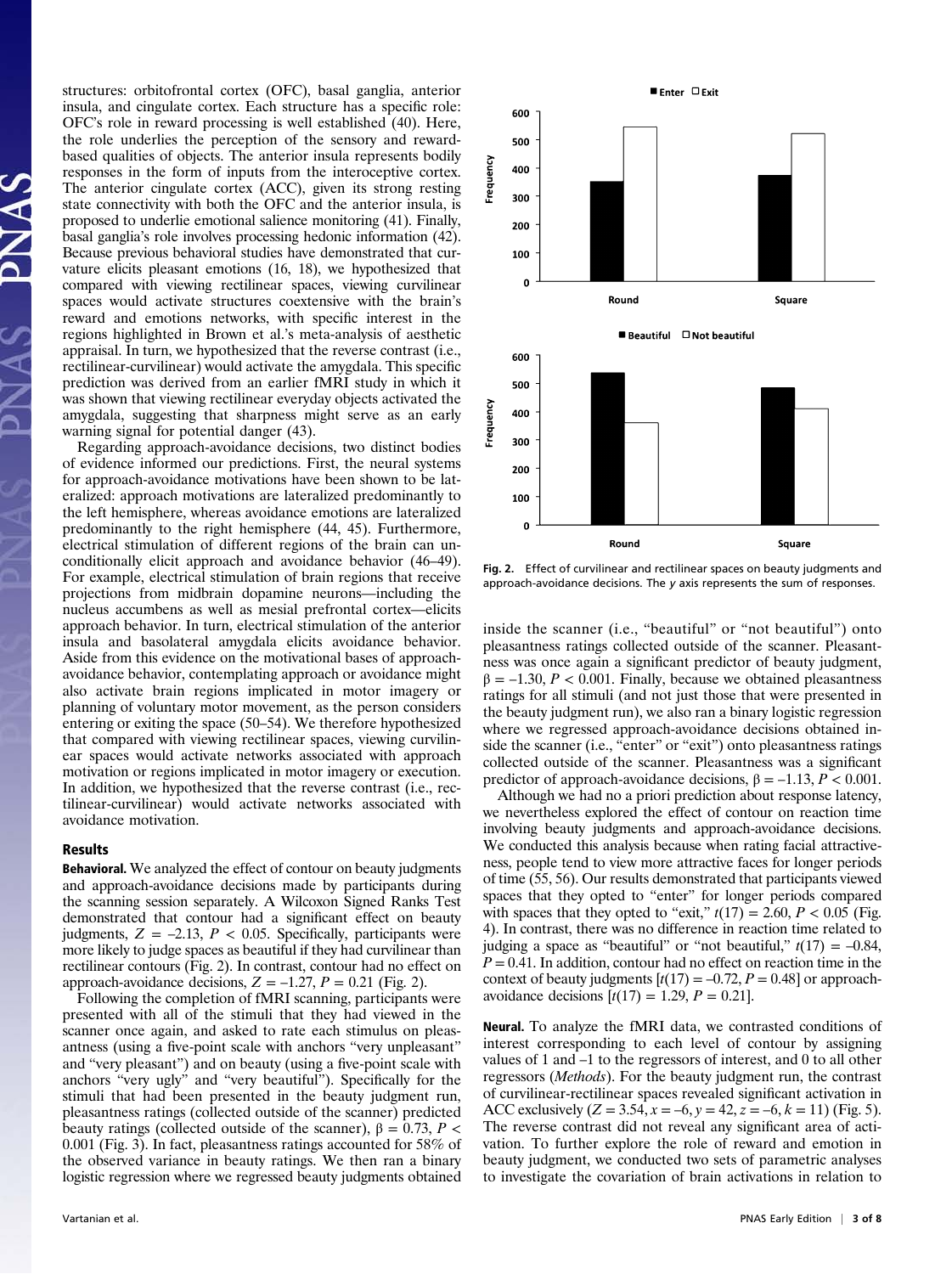

Fig. 3. Pleasantness ratings predict beauty ratings. The y axis represents the sum of responses.

 $(i)$  beauty ratings and  $(ii)$  pleasantness ratings (both collected outside of the scanner, see above). The first set of analyses involved first-order polynomial expansions exploring linear relationships. The results demonstrated that activation in a distributed network including the frontopolar cortex, superior frontal gyrus, globus pallidus, precuneus, parahippocampus, and the middle occipital gyrus covaried in relation to beauty ratings (Table 1). In addition, activation in precuneus, middle frontal gyrus, and ACC covaried in relation to pleasantness ratings (Table 1). In our second set of analyses we explored second-order polynomial expansions but failed to find any evidence for nonlinear relationships between brain activations and beauty or pleasantness ratings.

For the approach-avoidance run, the contrast of curvilinearrectilinear contours revealed significant activation in a single cluster  $(k = 340)$  in the visual cortex that included left lingual gyrus ( $Z = 3.83$ ,  $x = -20$ ,  $y = -94$ ,  $z = 8$ ), as well as two regions within the right calcarine  $(Z = 3.71, x = 2, y = -76, z = -4$  and  $Z =$ 3.65,  $x = 10$ ,  $y = -74$ ,  $z = -2$ ) (Fig. 6).

Finally, to test Appleton's theory, we conducted a conjunction analysis involving the "beautiful–not beautiful" contrast and the "enter–exit" contrast (Methods). In other words, we examined whether judging a space as beautiful activates the same neural system as deciding to enter a space. This conjunction analysis did not reveal any area of significant activation.

#### **Discussion**

Our results demonstrated that participants were more likely to judge curvilinear than rectilinear spaces as beautiful (Fig. 2). In addition, this effect is likely driven by pleasantness, the valence dimension of the affect circumplex (57) (Fig. 4). These results are consistent with evidence from previous studies establishing a preference for curved objects ranging from simple lines to furniture and car interiors (12–20) and the grounding of that preference in affect (16, 18), and extend them to the domain of architecture. Neuroanatomically, our results demonstrated that judging the beauty of curvilinear spaces was associated exclusively with an increase in ACC activity over and above judging the beauty of rectilinear spaces (Fig. 5). As discussed earlier, ACC is part of Brown et al.'s core circuit for aesthetic processing (37), and its activation here is consistent with the wealth of behavioral data that point to the involvement of emotion and reward in

preference for curved objects. Lesion and neuroimaging studies have demonstrated the contribution of ACC to reward and emotional processing (58, 59), as have recent functional connectivity studies based on neuroanatomical parcellation, confirming its role in affective processing (60). Along with its rich interconnections with the adjacent OFC (58), the ACC is hypothesized to form a functional network underlying sensory consummatory behavior (61). In combination, our results suggest that judgment of beauty for curvilinear spaces is underpinned by emotion and reward, consistent with the role that emotion is known to play in aesthetic experience (62).

Interestingly, contrary to expectation, we did not observe activation in the amygdala for the reverse contrast (i.e., rectilinearcurvilinear). This finding suggests that in architecture, sharp contour might not serve as an early warning signal for potential danger as it might elsewhere, an observation that would be consistent with the amygdala's well-established role in fearconditioning (63, 64). However, a closer examination of the context within which our data were collected and our analytic method might provide additional explanations for the lack of activation observed in the amygdala. In terms of the former, our daily experiences provide us with ample exposure to rectilinear spaces. Arguably, through conditioning, sharp contours might have lost their value as signals for threat within built environments, for example through mere exposure (65). Recently, Leder et al. provided support for the role of context in moderating the effect of contour on preference (66). Specifically, the authors used positive (e.g., cake, chocolate) and negative (e.g., snake, bomb) stimuli to examine if emotional valence modulates preferences for curved objects. The authors found a preference for curved objects if the context was positive, but not if it was negative. A cross-cultural approach would appear to provide one avenue by which the role of past experience as a moderator of amygdala activation in response to architectural stimuli could be investigated.

From a methodological perspective, amygdala activation in response to rectilinear stimuli (43) has been observed with very brief presentation times (85 ms). In contrast, our participants viewed each stimulus for 3,000 ms. It is possible that a longer exposure duration might have triggered additional cognitive processing that served to depress the initial, rapid response in the amygdala frequently observed in relation to fearful stimuli (64). In addition, there is also evidence to suggest that the amygdala exhibits a nonlinear response profile in relation to facial beauty by responding maximally to extremely attractive and unattractive faces, and relatively less so to faces of average attractiveness (67). Insofar as judgment of beauty tracks variations in contour, this finding would suggest that activation in the amygdala could



Fig. 4. Effect of choice on response latency for beauty judgments and approach-avoidance decisions.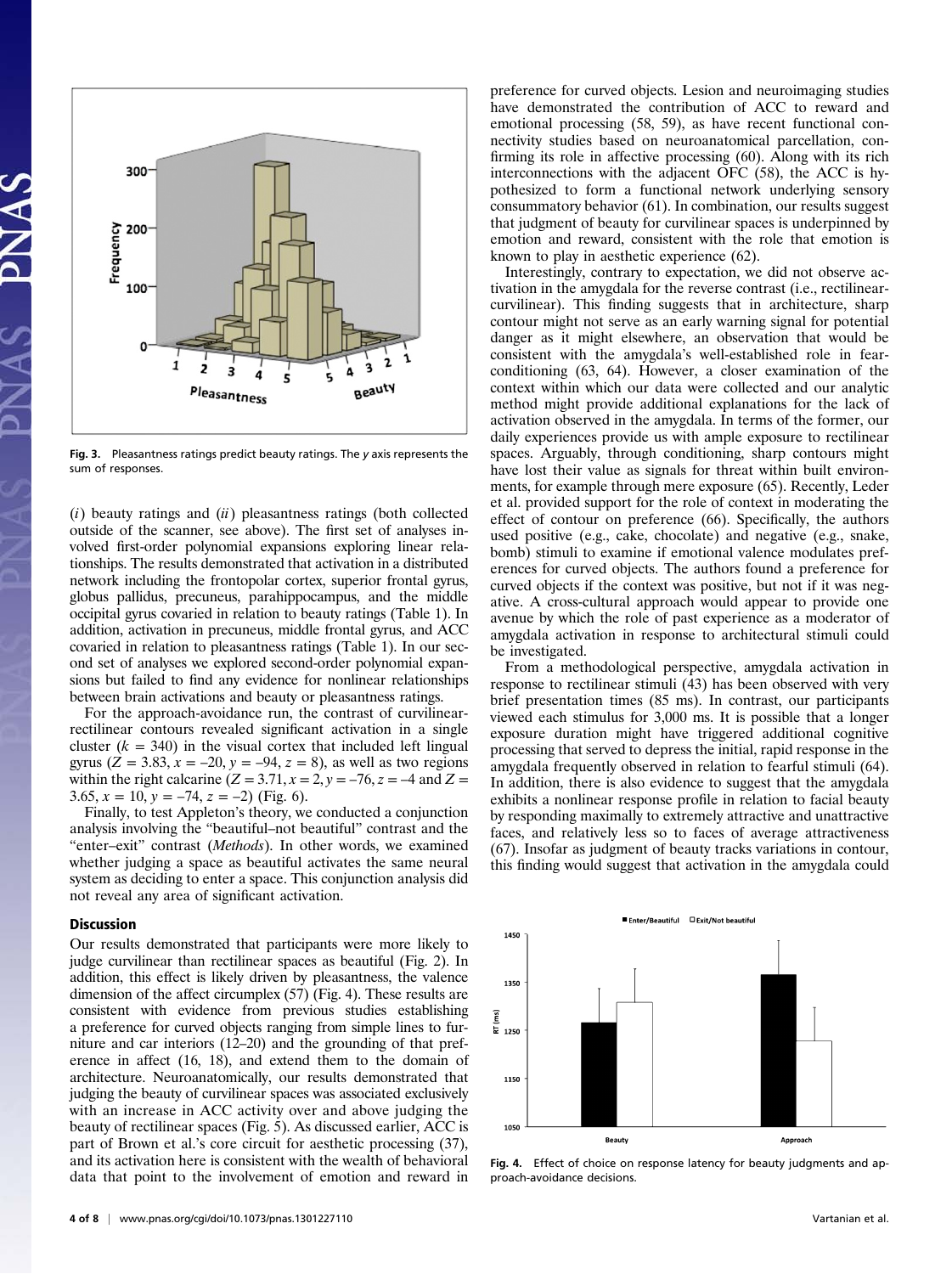

Fig. 5. Curvilinear spaces activate the anterior cingulate cortex in beauty judgments. SPM rendered into standard stereotactic space and superimposed on to sagittal MRI in standard space. Bar represents magnitude of t-score.

be maximal in relation to maximally curvilinear and maximally rectilinear spaces, although our data do not allow us to examine activation in the amygdala in response to gradations of contour. Future studies in which degree-of-curvature is manipulated systematically could certainly address this possibility.

In addition to the above categorical contrasts involving beauty judgment, we also conducted two parametric analyses involving beauty and pleasantness ratings collected outside of the scanner. The results demonstrated that in the beauty judgment run, brain activation within two distributed networks covaried linearly with beauty and pleasantness ratings (Table 1). Importantly, the activation pattern in relation to beauty ratings consisted of structures known to contribute to aesthetic assessments of visual objects. For example, the frontopolar (BA 10) region has been shown to be activated when subjects are instructed to judge the beauty of geometric patterns (68), consistent with its more general role in evaluative judgments involving one's thoughts and feelings (69, 70). In addition, activations in the parahippocampus, middle occipital gyrus, precuneus, and superior frontal gyrus have been observed in previous studies involving aesthetic assessments of paintings, sculptures, and scenes (31, 71–74). Interestingly, the structures activated in relation to pleasantness, including the middle frontal gyrus, precuneus, and ACC, have also been shown to be activated for aesthetic assessments of paintings (31, 74). The results from the parametric analyses of beauty and pleasantness ratings suggest that in the context of judging beauty in architecture these two variables activate largely dissociable aspects of the same common network that underlies aesthetic assessment of visual stimuli.

In contrast to its effect on beauty judgments, contour had no effect on approach-avoidance decisions (Fig. 2). There could be a number of reasons for this result. First, the risk associated with judging a space as beautiful is less than the risk associated with the decision to enter that space, however hypothetical. It is therefore possible that the computation underlying approach and avoidance decisions is weighted differently as a function of this hypothetical risk than judgments of beauty. Consistent with this interpretation, whereas a decision to enter a space was associated with significantly higher response latency than a decision to exit a space, there was no difference in reaction time as a function of response in the beauty judgment condition (Fig. 4).

Second, it is also possible that our design might have lacked the degree of fidelity necessary to simulate approach-avoidance decisions that determine behavioral choices in real-life settings. As such, the task would not have fully engaged the decision maker, resulting in a null effect for contour. Methodologically, we opted to use a binary response format for both beauty judgments and approach-avoidance decisions to make comparisons between the two runs possible. As a consequence, our design could not incorporate tasks that, when used in isolation, would appear more ecologically valid for investigating approachavoidance behavior, such as a visual navigation task.

Finally, the observed behavioral dissociation between beauty judgment and approach-avoidance decisions could also reflect a difference between the impact of contour on "liking" versus "wanting," well established in the neuroscience of reward (75). In other words, contour may have a genuinely stronger effect on like or dislike for curvilinear spaces than it has on a desire to actually enter or exit these spaces. However, this observed dissociation must be interpreted with some care in light of previous evidence suggesting that in the context of architecture, there may in fact be a close correlation between aesthetic judgments and approach decisions. Specifically, Ritterfeld and Cupchik instructed their participants to rate photographs of interior spaces on semantic, structural, and connotative dimensions. Their results demonstrated that a willingness to live in a space was determined most strongly by the beauty rating assigned to that space (76). Also note that in the present study, pleasantness ratings predicted not only beauty judgments but also approach decisions. Taken together, our results suggest that although contour affected aesthetic judgments and approach-avoidance decisions differently, the two outcome measures might nevertheless be influenced by some of the same underlying mechanisms.

When participants made approach-avoidance decisions, the curvilinear-rectilinear contrast activated the visual cortex (Fig. 6). We did not observe the predicted activations in areas known to be involved in planning voluntary motor movement. Also notable is the bilateral activation observed in the visual cortex. Indeed, 59% of all decisions made in the approach run involved decisions to "exit" spaces ( $P < 0.001$ , Binomial Test) (Fig. 2), based on which one would predict relatively greater involvement of the right hemisphere as a reflection of avoidance motivation (44, 45). As alluded to above, the observed pattern could be attributable to the specific task used in the present study, given that it might have not have engaged processes that motivate approach-avoidance sufficiently.

In his now classic book The Experience of Landscape (21), the geologist Jay Appleton defined the problem by asking "What is it that we like about landscape, and why do we like it?" In the book, Appleton attempted to reestablish what he perceived to be the lost link in modern society between preferences for certain landscapes and the latter's ability to satisfy the biological and survival needs of humans. By extending habitat theory to built environments and focusing on contour, we asked whether

Table 1. Regions activated in the parametric analyses involving postscan beauty and pleasantness ratings collected in relation to the beauty run

| Parameter           | Structure                    | BА   | x              | v                  |         | z z score | k   |
|---------------------|------------------------------|------|----------------|--------------------|---------|-----------|-----|
| Beauty              | Frontopolar cortex           |      | 10 –14         |                    | $64 -2$ | 3.68      | 74  |
|                     | Superior frontal gyrus       |      | $6 -26$        |                    | 22 60   | 3.68      | 44  |
|                     | Globus pallidus              |      | 16             |                    | $-4 -6$ | 3.66      | 99  |
|                     | Precuneus                    |      |                | $7 - 28 - 74$ 46   |         | 3.48      | 127 |
|                     | Parahippocampus              |      |                | $27 - 26 - 32 - 2$ |         | 3.32      | 35  |
|                     | Middle occipital gyrus       |      |                | $19 - 42 - 78$     | -14     | 3.31      | 32  |
|                     | Middle occipital gyrus       |      | $19 - 30 - 86$ |                    | 16      | 3.30      | 23  |
| <b>Pleasantness</b> | Precuneus                    |      |                | 7 -14 -68          | 50      | 3.85      | 36  |
|                     | Middle frontal gyrus         | 9/46 | 34             | 42                 | 10      | 3.77      | 32  |
|                     | Middle frontal gyrus         | 9/46 | -38            | 30                 | 14      | 3.35      | 71  |
|                     | Anterior cingulate<br>cortex |      | $32 - 18$      | 44                 | 12      | 3.42      | 17  |

BA, Brodmann area; k, cluster size. The coordinates are reported in MNI space.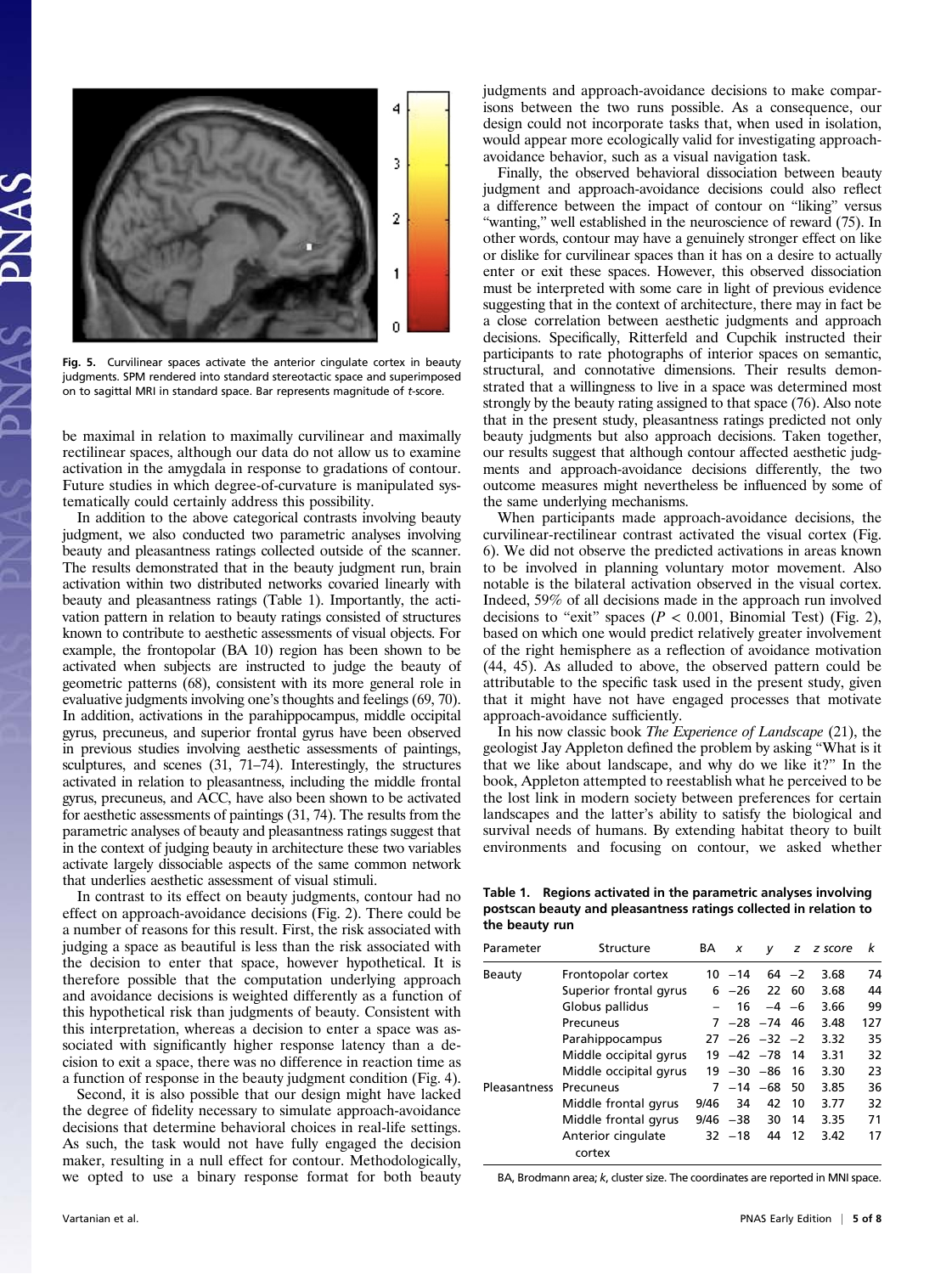

Fig. 6. Curvilinear spaces activate the lingual gyrus and calcarine in approach-avoidance decisions. SPM rendered into standard stereotactic space and superimposed on to transverse MRI in standard space. Bar represents magnitude of t-score.

curvilinear spaces would affect beauty judgments and approach decisions in similar ways, and whether the neural systems underlying judgments of "beautiful" and decisions to "enter" a space would overlap. Although the evidence presented here suggests that they might not overlap, we have also noted limitations in our design that suggest further experimentation is necessary to more definitively determine the degree of overlap between their neural bases. Of course our observation could simply be a function of context. Specifically, built environments and landscapes might not be comparable in the extent to which they promote an evaluation of their ingredients for biological survival. Based on this argument, manipulating contour in the context of landscapes might impact approach decisions and their neural correlates differently than what was observed for built environments here.

Critical to understanding the role of context in the perceptual analysis of visual scenes of interiors, are studies of how recruitment of specific structures differs between experts in architecture and laypeople in this process. A number of studies have already begun to address this issue. For example, it has been shown that among architects, neural activation in the OFC and subcallosal cingulate gyrus was higher when assessing the aesthetic value of buildings compared with nonarchitects (77), suggesting that expertise moderates the neural representation of value in the reward network. Furthermore, compared with nonarchitecture students, architecture students recruit fewer brain structures for encoding and detecting building stimuli (78), suggesting that their expertise might confer an advantage in terms of neural efficiency in processing domain-specific content. These studies serve to connect studies of expertise in architecture to the broader literature on expertise in empirical aesthetics (79–81). This area would appear to be fertile ground for future research.

#### Conclusion

Long ago, Le Corbusier opined that "The business of Architecture is to establish emotional relationships by means of raw materials" (11). Le Corbusier was deeply aware of the knowledge that architecture drew from science and engineering toward achieving this goal, mediated as it was by how architectural forms "work physiologically upon our senses." This awareness suggests that neuroaesthetics lies close to the kernel of modern architecture. Given our increasing propensity to spend time indoors (1), our results suggest that a systematic evaluation of how the physical features of built environments affect human behavior, emotion, and brain function is both timely and within reach. Not only is there the prospect that this interdisciplinary enterprise could lead to the design of more pleasant work and life spaces (7, 10), but these data could also shed light on perhaps a more fundamental question: why it is that we have come to prefer the places that we do.

### Methods

Participants. The participants provided written informed consent under the guidance of the The Universidad de la Laguna REB board–El Comité de Ética de la Investigación y de Bienestar Animal (CEIBA). We recruited 18 (12 females, 6 males) neurologically healthy participants ( $M = 23.39$  y,  $SD = 4.49$ ) with normal or corrected-to-normal vision. All participants were right handed, as determined by a standard questionnaire ( $M = 74.72$ , SD = 19.29) (82).

Materials. The stimuli for this study consisted of 200 photographs of architectural spaces (Fig. 1). Half of the photographs were used in the beauty judgment run and the other half for the approach-avoidance run. The stimuli were culled from larger architectural image databases available to L.B.F. at the Department of Architecture, Design, and Media Technology in University of Aalborg, Denmark, and to N.R. at The Royal Danish Academy of Fine Arts, Schools of Architecture, Design and Conservation, School of Architecture. Half of the spaces were designated rectilinear and the other half curvilinear. Within each level of contour we also controlled for ceiling height and openness. In other words, within each of the curvilinear and rectilinear sets we included 25 open high-ceiling images, 25 closed high-ceiling images, 25 open low-ceiling images, and 25 closed low-ceiling images. L.B.F. and N.R. reached interrater consensus for the inclusion of each image in the final set. All images were standardized in terms of size and resolution. This procedure was adopted because no available dataset of architectural stimuli existed that provided 100 rectilinear and 100 curvilinear images, balanced for ceiling height and openness. To obtain the stimulus set please contact O.V.

Procedures. In the course of structural MRI acquisition, participants were familiarized with the task via exposure to trials involving beauty judgments and approach-avoidance decisions. During fMRI scanning the beauty judgment and approach-avoidance runs were administered in counterbalanced order across participants. The task was presented using E-Prime. Each trial within the runs had identical structure: it began with a fixation point "X" presented for 1,000 ms, followed by a stimulus presented for 3,000 ms (during which a response was collected), followed by variable intertrial interval (ITI). The average duration of ITI across all trials was 4,000 ms (selected randomly without replacement from a finite bin varying among 3,000, 4,000, 6,000, and 7,000 ms). Immediately after exiting the fMRI scanner participants rated all stimuli on pleasantness (using a five-point scale with anchors "very unpleasant" and "very pleasant") and on beauty (using a fivepoint scale with anchors "very ugly" and "very beautiful").

fMRI Acquisition. A 3-Tesla MR scanner with an eight-channel head coil (Signa Excite HD, 16.0 software; General Electric) was used to acquire T1 anatomical volume images (1.0  $\times$  1.0  $\times$  1.0-mm voxels). For functional imaging, T2\*weighted gradient echo spiral-in/out acquisitions were used to produce 35 contiguous 4-mm-thick axial slices [repetition time (TR) =  $2,000$  ms: echo time (TE) = 21.4 ms; flip angle (FA) =  $90^{\circ}$ ; field of view (FOV) = 260 mm; 64  $\times$ 64 matrix; voxel dimensions =  $4 \times 4 \times 4.0$  mm], positioned to cover the whole brain. The first 10 volumes were discarded to allow for T1 equilibration effects. The number of volumes acquired was 430 (+ 10 dummies).

fMRI Analysis. Data were analyzed using Statistical Parametric Mapping (SPM8). Head movement was less than 2 mm in all cases. We implemented slice timing to correct for temporal differences between slices within the same volume, using the first slice within each volume as the reference slice. All functional volumes were spatially realigned to the first volume of the first run. A mean image created from realigned volumes was spatially normalized to the Montreal Neurological Institute (MNI) echo planar imaging brain template using nonlinear basis functions. The derived spatial transformation was applied to the realigned T2\* volumes, and spatially smoothed with an 8 mm full-width at half-maximum isotropic Gaussian kernel. Time series across each voxel were high-pass filtered with a cutoff of 128 s, using cosine functions to remove section-specific low frequency drifts in the blood-oxygen level-dependent (BOLD) signal. Condition effects at each voxel were estimated according to the general linear model and regionally specific effects compared using linear contrasts. The BOLD signal was modeled as a box-car, convolved with a canonical hemodynamic response function. Each contrast produced a statistical parametric map consisting of voxels where the z-statistic was significant at  $P < 0.001$ . We adopted a combination of voxel-level and cluster-size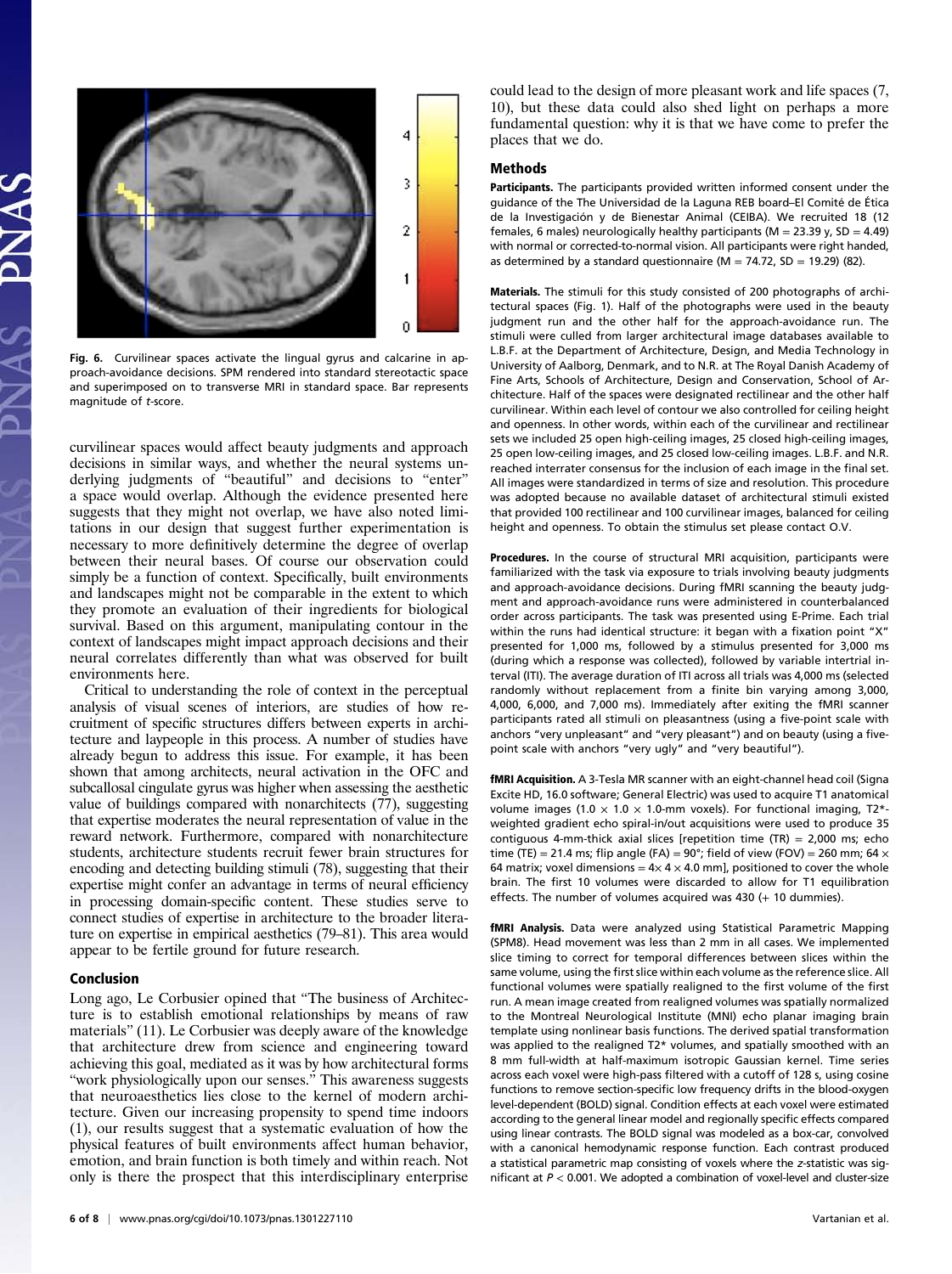correction to control against false-positives. Specifically, using a randomeffects analysis, we reported activations that survived whole-brain voxellevel intensity threshold of  $P < 0.001$ , and a minimum cluster size of 10 voxels, uncorrected for multiple comparisons. Previous analyses have demonstrated that this combination adequately controls against false positives for both 2D and 3D volumes (83, 84).

We conducted three sets of analyses. The first analysis was a test of our focal hypothesis, and consisted of comparing curvilinear to rectilinear trials, separately for beauty judgment and approach-avoidance runs. The second analysis geared toward testing Appleton's theory was based on a conjunction analysis involving the beautiful–not beautiful contrast and the enter– exit contrast. To ensure that  $(i)$  both analyses were run based on the same design matrix and (ii) explicitly included our control variables, within each run we created 16 regressors corresponding to a crossing of four variables: contour (rectilinear, curvilinear)  $\times$  ceiling height (high, low)  $\times$  openness (open, enclosed)  $\times$  response (enter/exit or beautiful/not beautiful). Our two focal analyses were conducted by assigning weights of "1" or "–1" to the relevant regressors. Although incorporated into the design, motor response, and ITI were modeled out of the analyses by assigning null weights to their

- 1. Klepeis NE, et al. (2001) The National Human Activity Pattern Survey (NHAPS): A resource for assessing exposure to environmental pollutants. J Expo Anal Environ Epidemiol 11(3):231–252.
- 2. Ott WR (1989) Human activity patterns: A review of the literature for estimating time spent indoors, outdoors, and in transit. Proceedings of the Research Planning Conference on Human Activity Patterns, EPA National Exposure Research Laboratory, EPA/600/4-89/004: Las Vegas, NV.
- 3. Stamps AE (1999) Physical determinants of preferences for residential façades. Environ Behav 31(6):723–751.
- 4. Lindal PJ, Hartig T (2013) Architectural variation, building height, and the restorative quality of urban residential streetscapes. J Environ Psychol 33(1):26-36
- 5. Jones PB, Canniffe E (2007) Modern Architecture Through Case Studies 1945–1990 (Architectural Press, Oxford).
- 6. Weber R (2012) Introduction to the special issue: Aesthetics and design!? Empir Stud Arts 30(1):3–6.
- 7. Sternberg EM, Wilson MA (2006) Neuroscience and architecture: Seeking common ground. Cell 127(2):239–242.
- 8. Skov M, Vartanian O (2009) Neuroaesthetics (Baywood, Amityville, NY).
- 9. Chatterjee A (2011) Neuroaesthetics: A coming of age story. J Cogn Neurosci 23(1): 53–62.
- 10. Goldstein RN (2006) Architectural design and the collaborative research environment. Cell 127(2):243–246.
- 11. Le Corbusier (1948) Towards a New Architecture (Architectural Press, London, UK).
- 12. Lundholm H (1921) The affective tone of lines: Experimental researches. Psychol Rev 28(1):43–60.
- 13. Poffenberger AT, Barrows BE (1924) The feeling value of lines. J Appl Psychol 8(2):187–205.
- 14. Hevner K (1935) Experimental studies of the affective value of colors and lines. J Appl Psychol 19(4):385–398.
- 15. Kastl AJ, Child IL (1968) Emotional meaning of four typographical variables. J Appl Psychol 52(6):440–446.
- 16. Leder H, Carbon C (2005) Dimensions in appreciation of car interior design. Appl Cogn Psychol 19(5):603–618.
- 17. Bar M, Neta M (2006) Humans prefer curved visual objects. Psychol Sci 17(8):645–648.
- 18. Dazkir SS, Read MA (2012) Furniture forms and their influence on our emotional responses toward interior environments. Environ Behav 44(5):722–734.
- 19. Silvia PJ, Barona CM (2009) Do people prefer curved objects? Angularity, expertise, and aesthetic preference. Empir Stud Arts 27(1):25–42.
- 20. Gordon K (1909) Esthetics (Henry Holt, New York).
- 21. Appleton J (1975/1996) The Experience of Landscape (John Wiley and Sons, New York, NY).
- 22. Kellert SR, Wilson EO (1993) The Biophilia Hypothesis (Island Press, Washington, DC).
- 23. Nasar JL (1988) Environmental Aesthetics: Theory, Research, and Applications (Cambridge Univ Press, Cambridge).
- 24. Sagan C, Druyan A (1992) Shadows of Forgotten Ancestors (Ballantine, New York).
- 25. Hildebrand G (1999) Origins of Architectural Pleasure (Univ of California Press, Berkeley, CA).
- 26. Kaplan S (1992) Environmental preference in a knowledge-seking, knowledge-using organism. The Adapted Mind: Evolutionary Psychology and the Generation of Culture, eds Barkow JH, Cosmides L, Tooby J (Oxford Univ Press, New York), pp 581–598.
- 27. Kaplan S (1987) Aesthetics, affect, and cognition. Environ Behav 19(1):3–32. 28. Meyers-Levy J, Zhu R (2007) The influence of ceiling height: The effect of priming on
- the type of processing that people use. J Consum Res 34(2):174–186. 29. Franz G, von der Heyde M, Bülthoff HH (2005) An empirical approach to the experience of architectural space in virtual reality—Exploring relations between features and affective appraisals of rectangular indoor spaces. Autom Construct 14(2): 165–172.
- 30. Nadal M, Munar E, Capó MA, Rosselló J, Cela-Conde CJ (2008) Towards a framework for the study of the neural correlates of aesthetic preference. Spat Vis 21(3–5): 379–396.
- 31. Vartanian O, Goel V (2004) Neuroanatomical correlates of aesthetic preference for paintings. Neuroreport 15(5):893–897.

respective regressors. Our third analyses were parametric and involved firstorder polynomial expansions exploring linear relationships as well as secondorder polynomial expansions exploring nonlinear relationships in relation to beauty and pleasantness ratings (collected outside of the scanner).

In addition to the aforementioned two focal analyses, for the beautiful– not beautiful contrast we also used small volume correction in SPM8 to conduct region-of-interest analyses by creating spheres with a 15-mm radius around the principal activation-likelihood estimation foci extracted in a recent meta-analysis of studies of visual aesthetics (Supplemental table 3 in ref. 37). We were particularly interested in exploring activations in the anterior insula, the amygdala, and specific structures in the basal ganglia. This region-of-interest exploration did not yield additional areas of activation.

ACKNOWLEDGMENTS. This work was supported by the following Ministerio de Ciencia a innovación Grant TIN2011-28146, 2011 and Ministerio Industrio, Turismo y Comercio, Avanza Grant TSI-020100-2010-346 under the direction of Jose Luis Gonzalez-Mora; and was supported in part by Servicio de Resonancia Magnética para Investigaciones Biomédicas de la Universidad de La Laguna.

- 32. Kawabata H, Zeki S (2004) Neural correlates of beauty. J Neurophysiol 91(4):1699– 1705.
- 33. Ishizu T, Zeki S (2011) Toward a brain-based theory of beauty. PLoS ONE 6(7):e21852.
- 34. Ishai A (2007) Sex, beauty and the orbitofrontal cortex. Int J Psychophysiol 63(2): 181–185.
- 35. Chatterjee A, Thomas A, Smith SE, Aguirre GK (2009) The neural response to facial attractiveness. Neuropsychology 23(2):135–143.
- 36. Di Dio C, Gallese V (2009) Neuroaesthetics: A review. Curr Opin Neurobiol 19:1–6.
- 37. Brown S, Gao X, Tisdelle L, Eickhoff SB, Liotti M (2011) Naturalizing aesthetics: Brain areas for aesthetic appraisal across sensory modalities. Neuroimage 58(1):250–258.
- 38. Barrett LF, Mesquita B, Ochsner KN, Gross JJ (2007) The experience of emotion. Annu Rev Psychol 58:373–403.
- 39. Barrett LF, Wager T (2006) The structure of emotion: Evidence from the neuroimaging of emotion. Curr Dir Psychol Sci 15(2):79–85.
- 40. Kringelbach ML (2005) The human orbitofrontal cortex: Linking reward to hedonic experience. Nat Rev Neurosci 6(9):691–702.
- 41. Taylor KS, Seminowicz DA, Davis KD (2009) Two systems of resting state connectivity between the insula and cingulate cortex. Hum Brain Mapp 30(9):2731–2745.
- 42. Berridge KC, Kringelbach ML (2008) Affective neuroscience of pleasure: Reward in humans and animals. Psychopharmacology (Berl) 199(3):457-480.
- 43. Bar M, Neta M (2007) Visual elements of subjective preference modulate amygdala activation. Neuropsychologia 45(10):2191–2200.
- 44. Rutherford HJV, Lindell AK (2011) Thriving and surviving: Approach and avoidance motivation and lateralization. Emotion Review 3(3):333–343.
- 45. Murphy FC, Nimmo-Smith I, Lawrence AD (2003) Functional neuroanatomy of emotions: A meta-analysis. Cogn Affect Behav Neurosci 3(3):207–233.
- 46. Knutson B, Greer SM (2008) Anticipatory affect: Neural correlates and consequences for choice. Philos Trans R Soc Lond B Biol Sci 363(1511):3771–3786.
- 47. Olds ME, Fobes JL (1981) The central basis of motivation: Intracranial self-stimulation studies. Annu Rev Psychol 32:523–574.
- 48. Shizgal P (1997) Neural basis of utility estimation. Curr Opin Neurobiol 7(2):198–208. 49. Panksepp J (1998) Affective Neuroscience: The Foundations of Human and Animal Emotions (Oxford Univ Press, New York, NY).
- 50. Hanakawa T, Dimyan MA, Hallett M (2008) Motor planning, imagery, and execution in the distributed motor network: A time-course study with functional MRI. Cereb Cortex 18(12):2775–2788.
- 51. Crammond DJ (1997) Motor imagery: Never in your wildest dream. Trends Neurosci 20(2):54–57.
- 52. Decety J (1996) The neurophysiological basis of motor imagery. Behav Brain Res 77(1–2):45–52.
- 53. Grush R (2004) The emulation theory of representation: Motor control, imagery, and perception. Behav Brain Sci 27(3):377–396, discussion 396–442.
- 54. Deiber MP, et al. (1998) Cerebral processes related to visuomotor imagery and generation of simple finger movements studied with positron emission tomography. Neuroimage 7(2):73–85.
- 55. Quinsey VL, Ketsetzis M, Earls C, Karamanoukian A (1996) Viewing time as a measure of sexual interest. Ethol Sociobiol 17(5):341–354.
- 56. Shimojo S, Simion C, Shimojo E, Scheier C (2003) Gaze bias both reflects and influences preference. Nat Neurosci 6(12):1317–1322.
- 57. Russell JA (2003) Core affect and the psychological construction of emotion. Psychol Rev 110(1):145–172.
- 58. Kringelbach ML, Rolls ET (2004) The functional neuroanatomy of the human orbitofrontal cortex: Evidence from neuroimaging and neuropsychology. Prog Neurobiol 72(5):341–372.
- 59. Liu X, Hairston J, Schrier M, Fan J (2011) Common and distinct networks underlying reward valence and processing stages: A meta-analysis of functional neuroimaging studies. Neurosci Biobehav Rev 35(5):1219–1236.
- 60. Yu C, et al. (2011) Functional segregation of the human cingulate cortex is confirmed by functional connectivity based neuroanatomical parcellation. Neuroimage 54(4): 2571–2581.